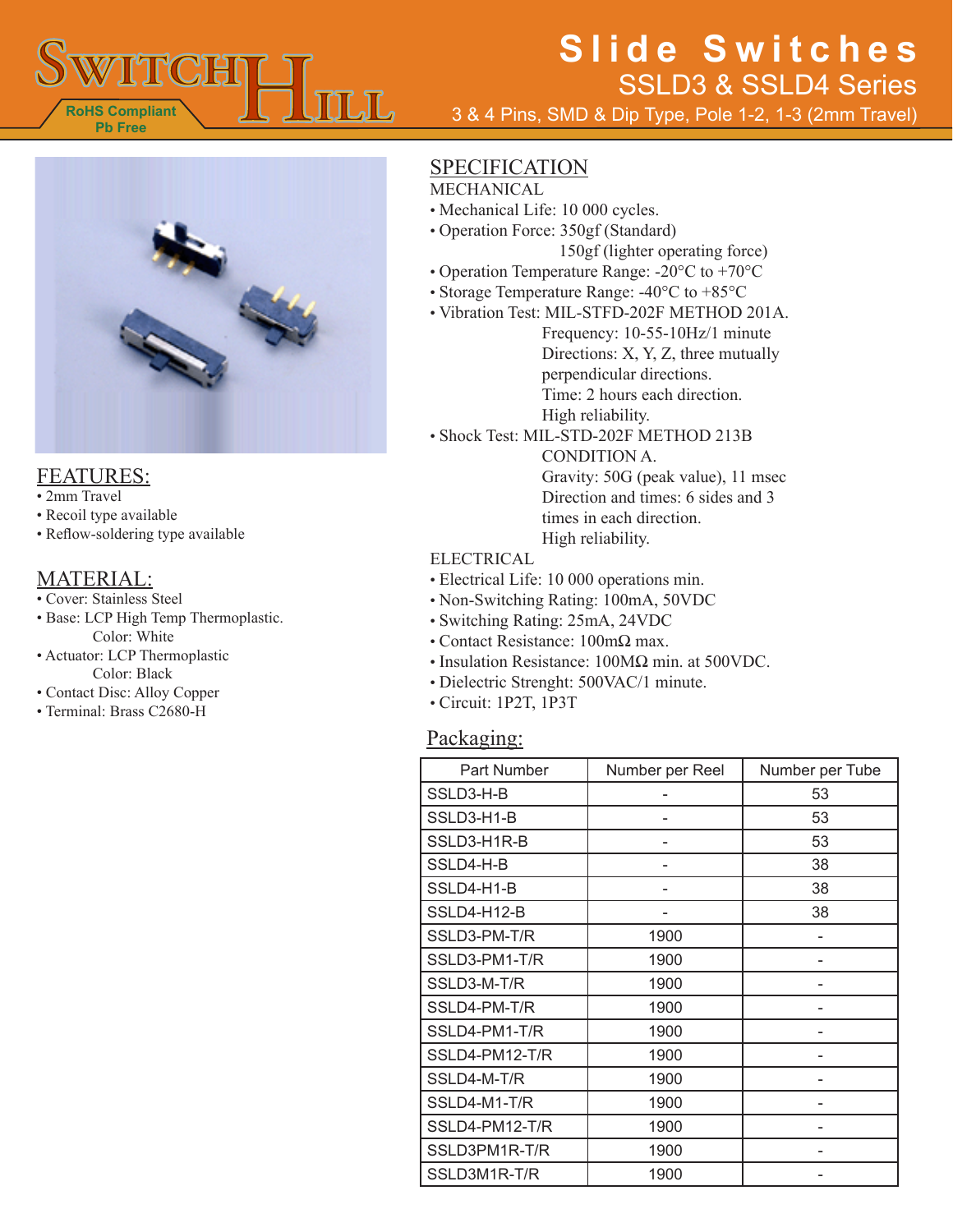

3 & 4 Pins, SMD & Dip Type, Pole 1-2, 1-3 (2mm Travel)

SSLD3-H1

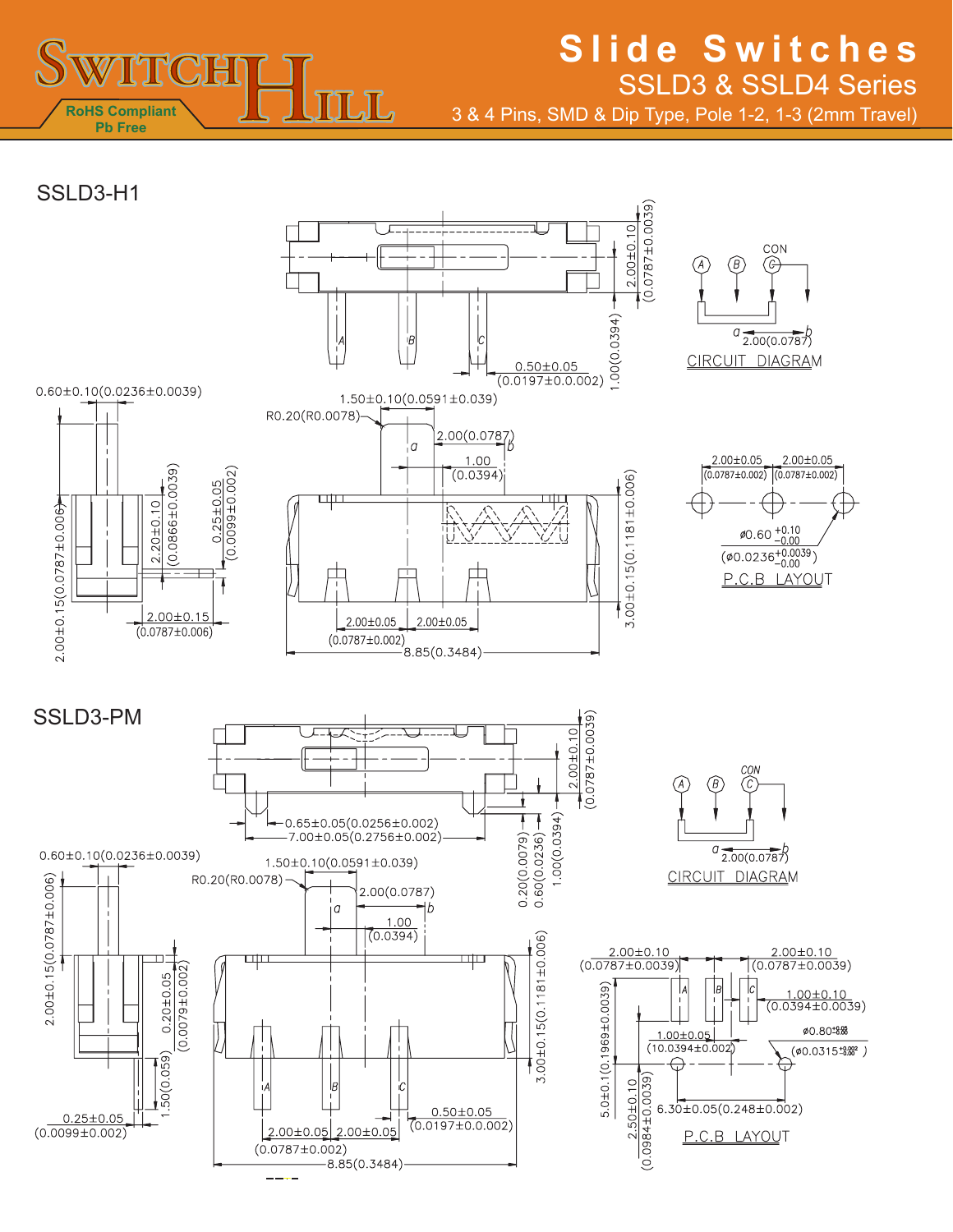

3 & 4 Pins, SMD & Dip Type, Pole 1-2, 1-3 (2mm Travel)

### SSI D<sub>4</sub>-PM<sub>1</sub>



SSI<sub>D4-H</sub>

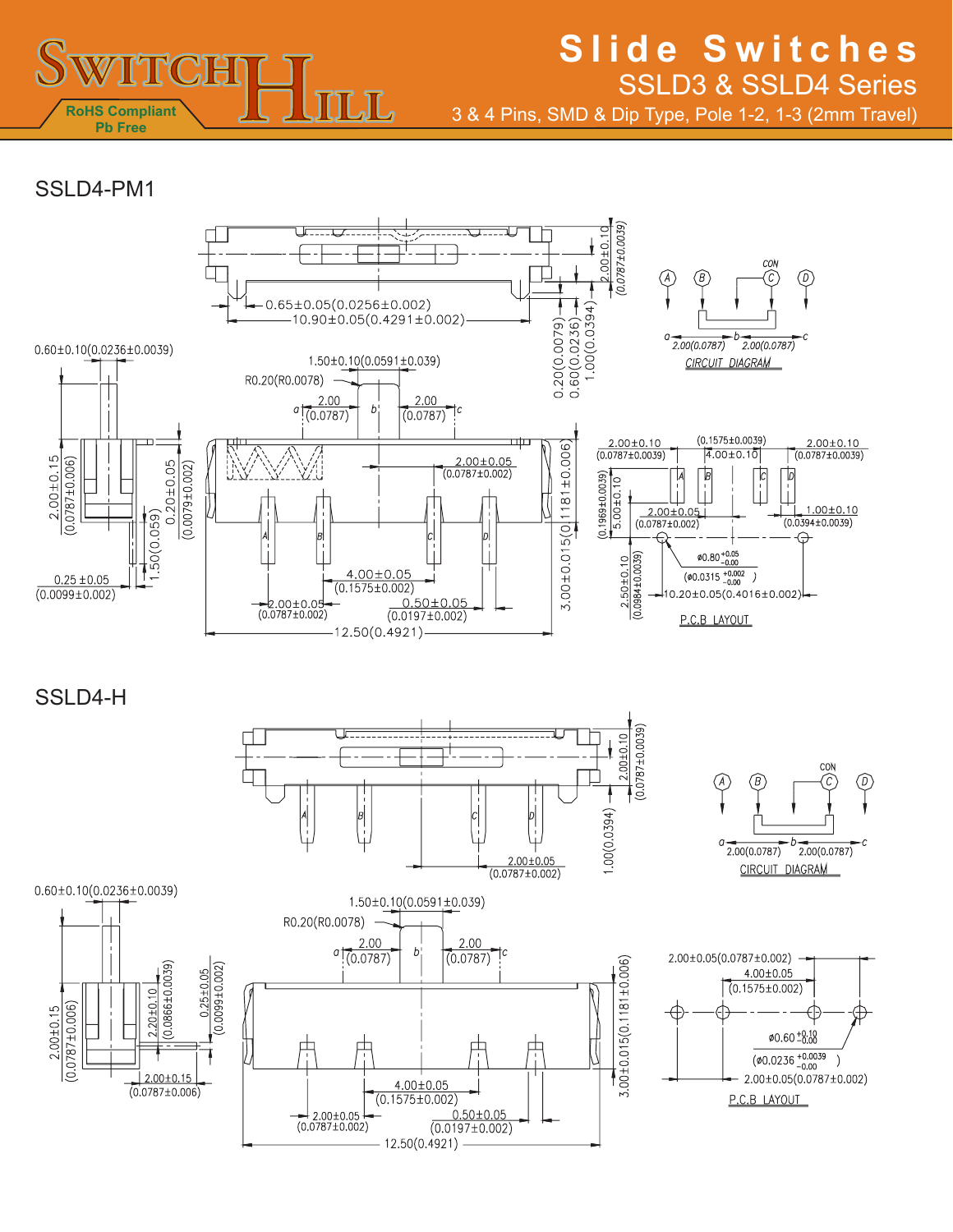

3 & 4 Pins, SMD & Dip Type, Pole 1-2, 1-3 (2mm Travel)

## SSLD4-PH12